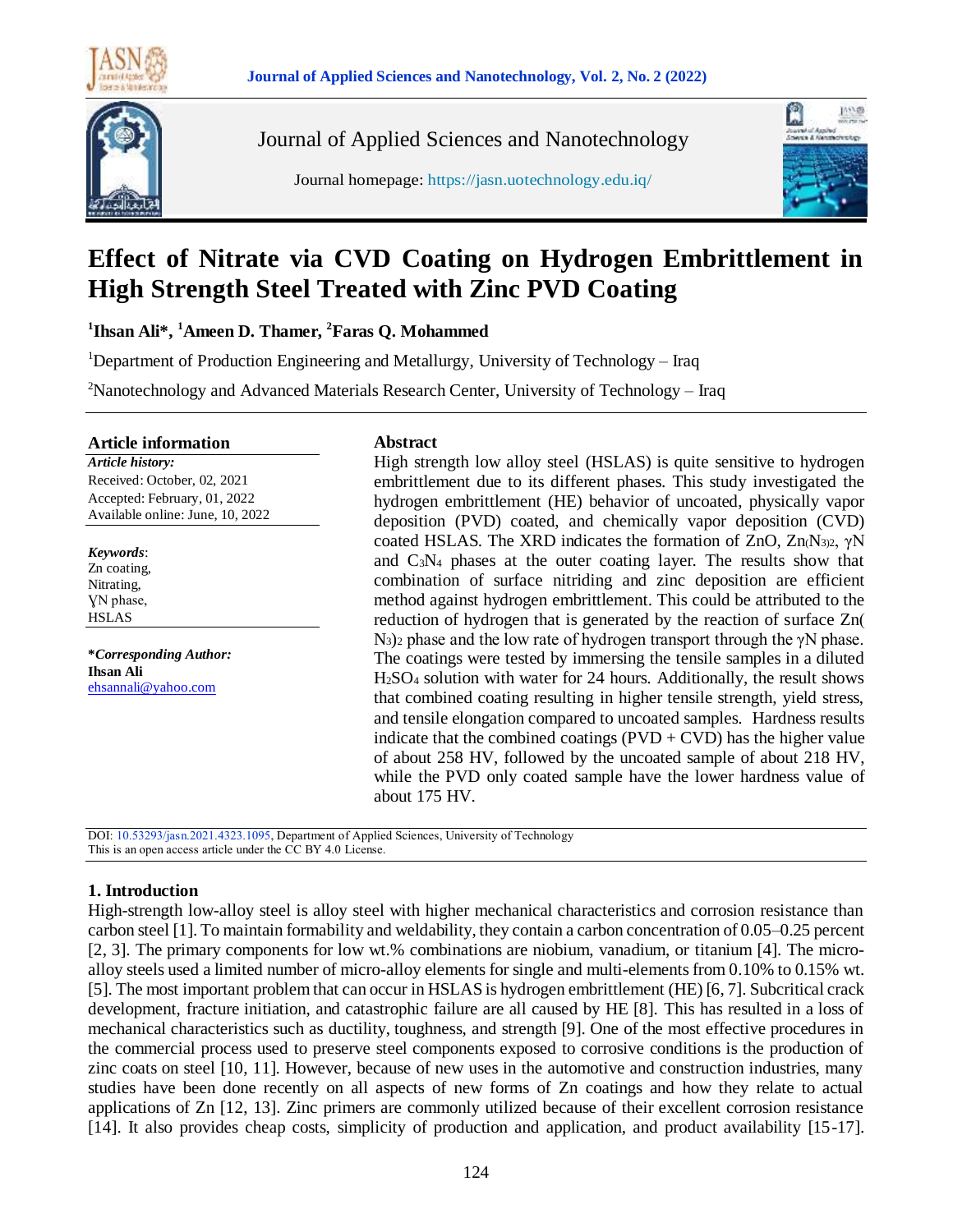Similar studies on high-strength steels investigate the coating and nitriding process on hydrogen embrittlement. Kyoung et al. indicated that aluminized layer deposited on high-strength pressed steel reduces the hydrogen transfer to base substrate significantly at higher temperature, whereas galvanized layer helps hinder hydrogen diffusion into steel substrate at room temperature [18]. Particular attention should be considered; a recent study demonstrates that baking the steel would eliminate the residual amount of hydrogen present. However, this would not eliminate the hydrogen completely. Protective coating proved to be more reliable in preventing hydrogen attack [19]. This work aims to use a gas-phase method to deposit Zn nanostructure-coatings on a high-strength steel substrate surface to increase hydrogen embrittlement resistance and minimize hydrogen penetration to the metal surface. Mechanical testing was done to illustrate the adhesion of Zn coating. Comparison of non-coated and combined (nitriding + coating) was studied and analyzed.

#### **2. Experimental Procedure**

HSLAS specimens with the following dimensions  $(2\times10\times10$  mm) for hardness testing and scanning electron microscope (SEM) analysis were utilized in this study. The samples for the hydrogen embrittlement and tensile tests were prepared with the following dimensions of  $(2\times10\times50 \text{ mm})$  for the thickness, width, and length, respectively. The material composition in weight percent was analyzed by using spark technology at Central Refineries Company in Baghdad, Iraq. The compositions of HSLA steel are listed in Table 1 as follows:

| $C\%$     | Si%  | Mn%         | $P\%$ | $S\%$ | Cr%         | Mo%       |
|-----------|------|-------------|-------|-------|-------------|-----------|
| 0.05-0.15 | 0.50 | $0.3 - 0.6$ | 0.025 | 0.025 | $1.9 - 2.6$ | 0.78-1.13 |

**Table 1:** Composition of low alloy steel.

All specimens were mechanically grinding on emery paper in sequence of 220, 320, 400, 600, 800, and 1200 grit, washed up using distilled water, and dried with a clean tissue. The prepared specimens are polished with a suspension gel, which is a very fine abrasive until a mirror-like finish is obtained. Then it is kept in a desiccator over the silica gel layer until the time of use. Zinc (Zn) target made by Sermatech International Inc., UK, and with a purity of 99.9%, was used to produce the basic component of Zn coatings. The zinc sputtering parameters on steel substrate were 18mA for current density, the vacuum pressure of  $10^{-1}$  Torr, and the argon gas flow rate of 2 sccm (standard cubic centimetre per minute). Ammonia (NH3) gas was used to provide the atomic nitrogen for the reactant gases, and nitrogen gas was used as a carrier gas to accomplish the nitriding process. The breaking down temperature of NH<sup>3</sup> gas is between 500 °C and 900 °C. A temperature of 500 °C was chosen to avoid the residual stresses as much as possible. Before charging the steel specimens with hydrogen, the shoulders of the specimens were covered with an insulating liquor to protect them from hydrogen attack, and only the rest of the specimens, length will be attacked. The steel specimens were charged with hydrogen gas only along the gauge length, i.e., 50 mm. Hydrogen charging of tensile test specimens was carried out using an electrolytic cell comprised of stainlesssteel plate acts as an anode, and HSLA steel specimen acts as a cathode.

The electrolyte solution was diluted sulfuric acid solution  $(0.4M H<sub>2</sub>SO<sub>4</sub>$  solution). The current was provided from a PL 320 power supply. The electric characteristics of the cell were 0.9V and a current density of 0.4A. Tensile testing was done using WDW- 200 E III tensile testing machine with 200 KN capacities. The microstructure and morphology analysis of Zn deposited surface coatings layer on steel substrate was carried out using Tescan VEGA 3SB scanning electron microscope with accelerating voltage of 200V to 30kV and magnification power from 233X to 5000X. Digital Micro Vickers Hardness Tester, model-TH715 (Bei jing Time High Technology) was used to test the hardness with a load of 0.98N. Hardness was measured before coating and after the Zn deposition and nitriding process. The crystal structures of the materials were determined using Shimadzu XRD-6000 X-ray diffractometer (XRD) with an incident angle of 0.154nm and Cu-Kα radiation with a wavelength of 1.506Å.

## **3. Results and Discussion**

## **3.1. Crystalline Structure Analysis**

Figure 1 shows the XRD pattern of the HSLAS with different surface treatments. In this figure, the Zn coated substrate can show the presence of Fe phase at 2θ angle (44.71), (64.94) at (101) and (200) [ICDD card no. 00- 006-0696] respectively. The only phase that was observed in the XRD patterns along with the Fe phase was the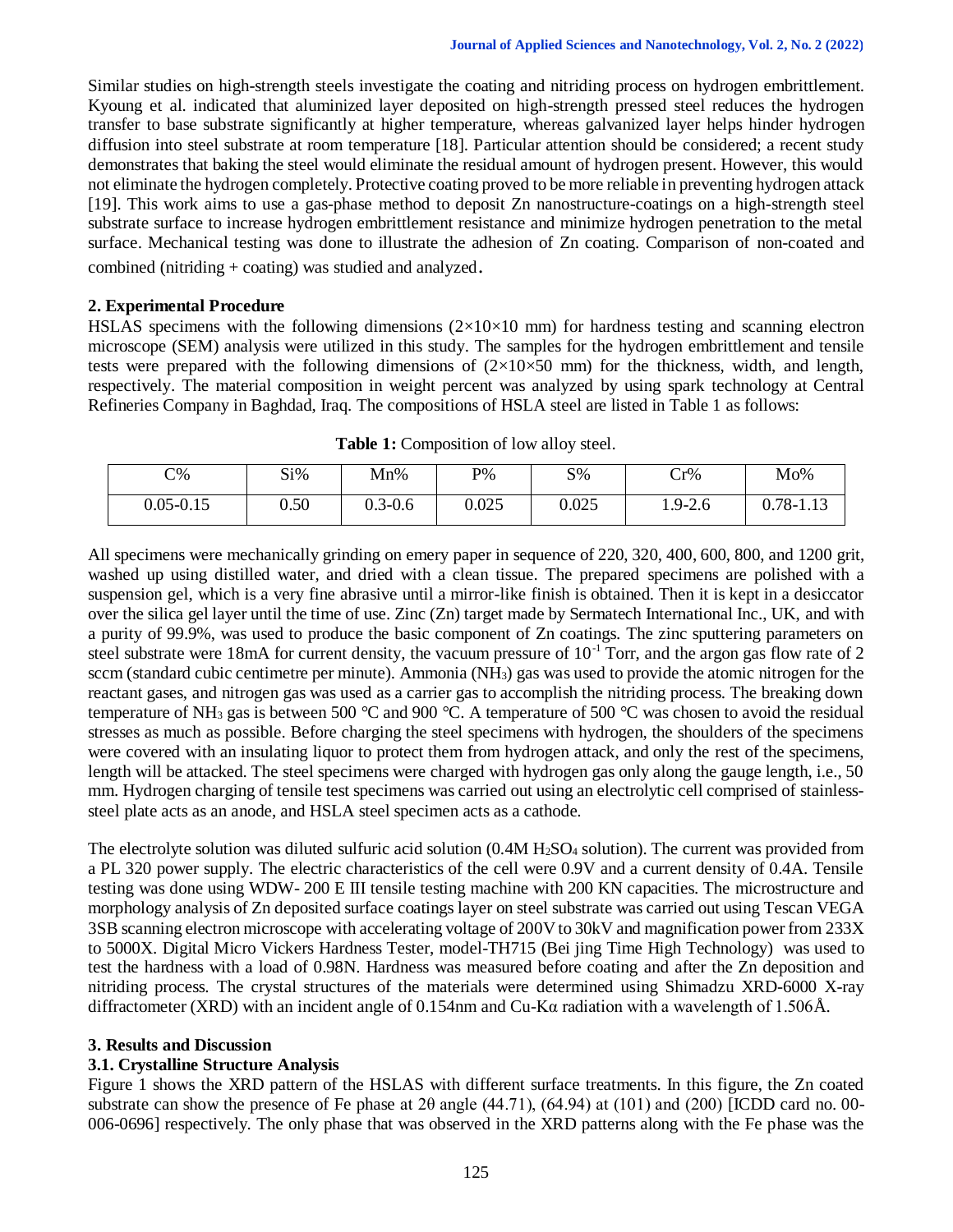ZnO phase, where this phase show existence at 2θ angle of (29.6), (34.2), and (39.7) with (002), (001), (100) respectively [20]. The nitride samples exhibit significant differences in the phases present and the microstructure than the former Zn coated samples, which consequently can have a strong effect on the mechanical and tribological properties of the surface. The XRD pattern for the nitride sample shows the existence of the C<sub>3</sub>N<sub>4</sub> phase at  $2\theta$ angles (28.39), (37.13), and (72.43) with (100), (110), (112) indices [ICDD card no. 00-053-0671], respectively. This can be evidence for the intermixing between the substrate and the nitriding layer as the nitriding process was carried out at a temperature of 500°C for one hour. Also,  $\gamma N$  phase at 2 $\theta$  angles (37.4), (43.1), and (53.6) with (101), (111), (200) indices can be indicated in this pattern [21, 22]. The XRD phase analysis of HSLA steel samples with two layers (nitride  $+ Zn$ ) is also shown in Fig.1. The XRD pattern for the combined layer shows the existence of both the Zn coated and nitride layers, wherein this pattern ZnO phase, C<sub>3</sub>N<sub>4</sub>, and  $\gamma$ N phase can be observed. The XRD test for this sample also detected new phases, a clear peak for  $Zn(N_3)$ <sub>2</sub> at (24.65), (33.42), (47.36) with indices of (200), (210), (123) [ICDD card no. 00-023-0740] could be referred to in this pattern.



**Figure 1:** The XRD pattern of an HSLA steel substrate with various surface coatings.

## **3.2. Microstructure Analysis**

Figure 2 shows the surface morphology for the Zn coated HSLAS samples. In this figure, many irregular pores can be detected in the matrix. According to XRD analyses, this sample contains only two surface phases; the ZnO phase and the Fe phase. In addition to non-uniformities and abnormalities in terms of structure and size, the ZnO phase exhibits a higher degree of clustering as it can be detecting from the dispersion of ZnO phase in SEM images with low and high magnifications.

Figure 3 show the SEM images for the nitrided and Zn coated HSLAS samples. The surface layer appears to have two regions: the first has a needle-like morphology, and the second has a shell region with zinc crystals randomly protruding from the surface. According to the XRD test, three phases  $Zn(N_3)$ <sub>2</sub> phase,  $\gamma N$  phase, and Fe phase was detected in these samples. Due to the nitriding process, the substrates were expected to have higher average particles size after temperature 500 ∘C, and it indicated that the nitriding exhibited a dense microstructure characterized by a dense matrix which will lead to increasing the pores volume and size distribution as small particles that represents the third phase were precipitated. Figure 4 show the cross-section SEM images for coated HSLAS samples. The resulting thickness for the Zn coating was found to be about 38 µm. This is considered as a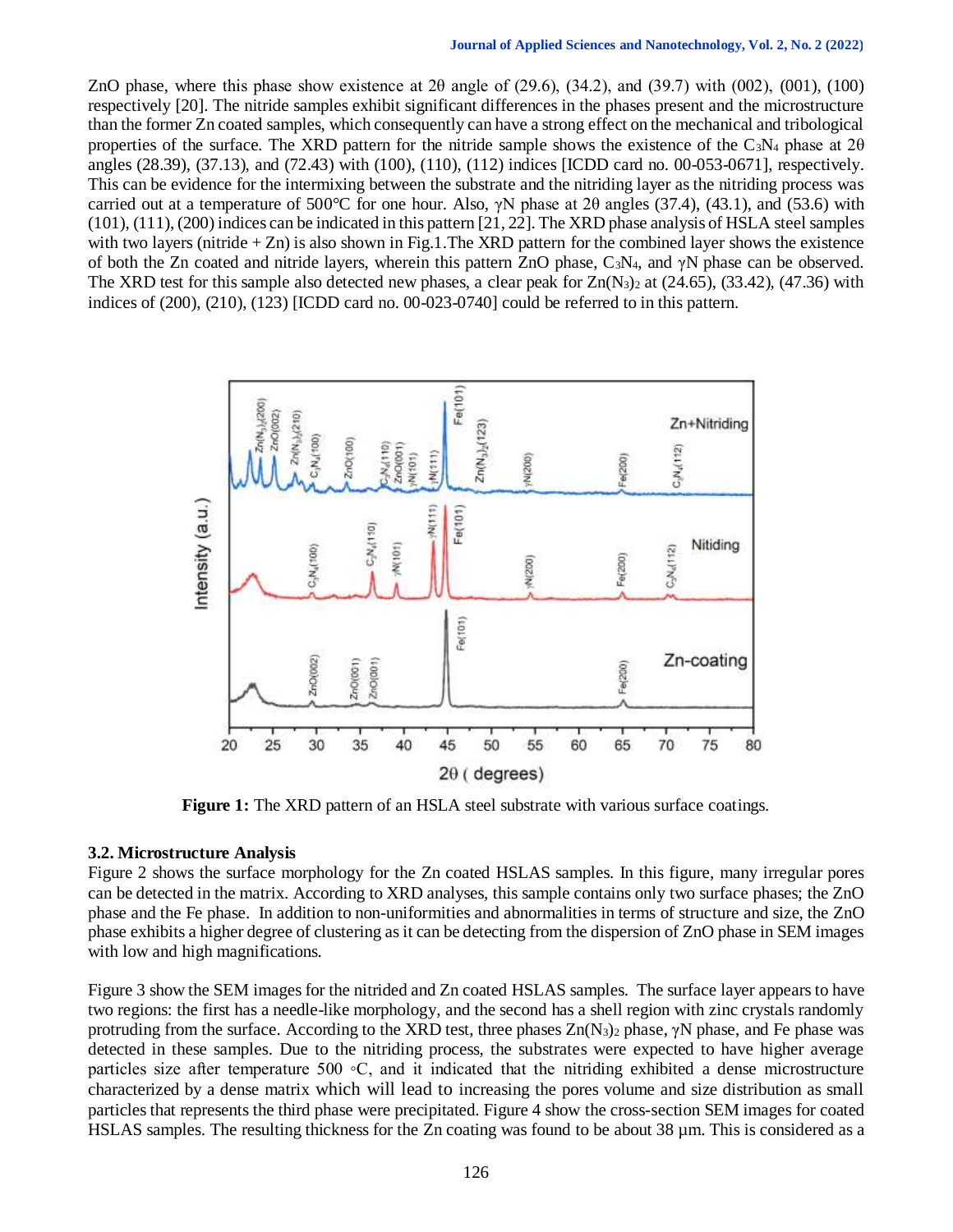large thickness which was achieved due to the presence of zinc coating layer, while the thickness for the nitriding and zinc coating layer was found to be of about 40.3 µm.



**Figure 2:** SEM topography of HSLA steel with Zn coating at different magnifications.



**Figure 3**: SEM topography of HSLA steel nitride and Zn coated at different magnifications.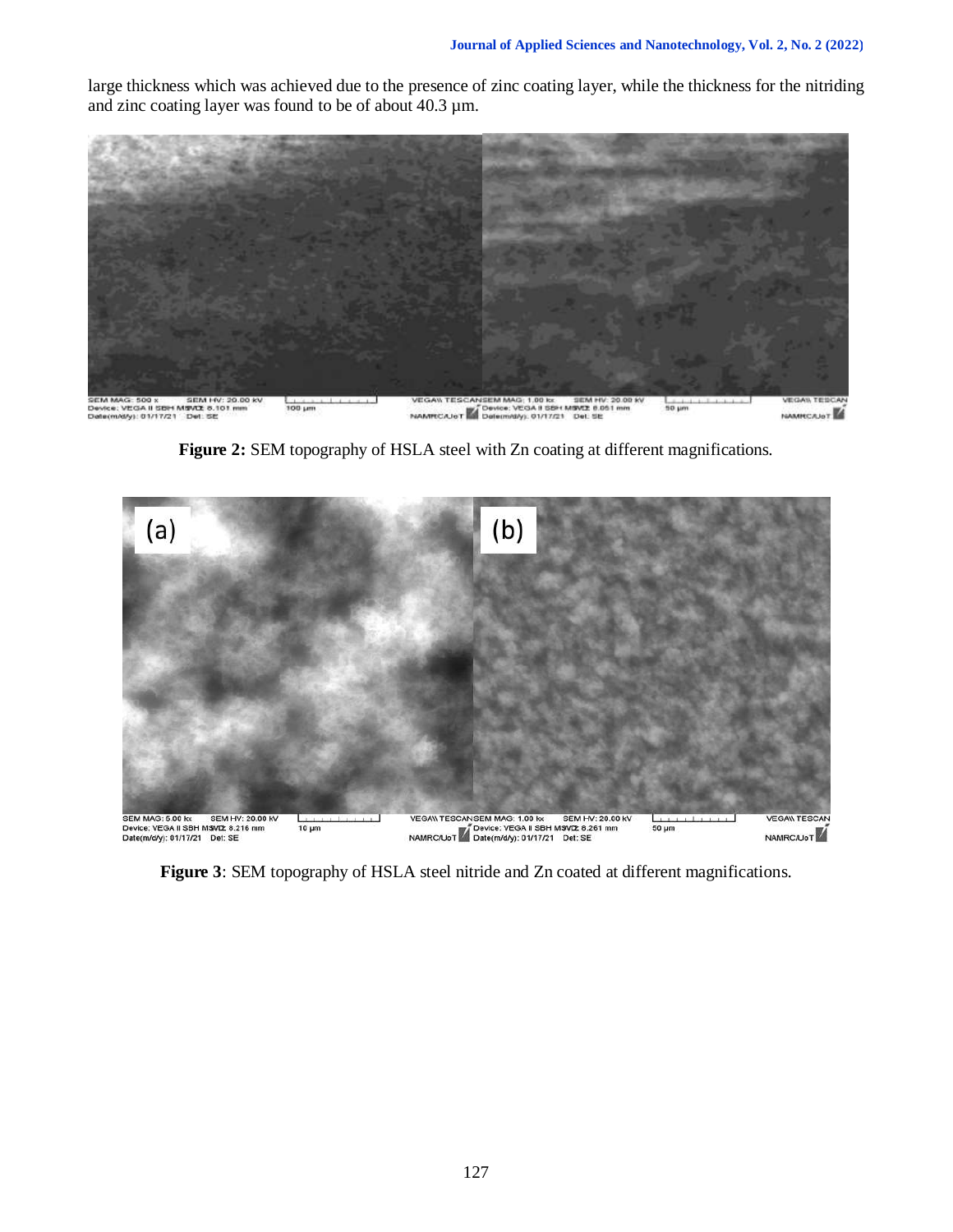

**Figure 4:** SEM cross- section image for HSLA steel coated with Zn layer in (a) and nitrided + Zn coated in (b).

# **3.3. Tensile Test**

Three groups of HSLAS material specimens with various coatings and nitriding-coating conditions are evaluated according to ASTM E8. This was done to determine ultimate tensile strength, yield strength, and total elongation, as indicated in Table 2. The effect of hydrogen embrittlement on the mechanical properties for the HSLAS can be seen clearly for sample that was exposed to the hydrogen embrittlement test (sample no. 1) in table 2 and figure 5. Where in these samples the elongation ratio was 14 % for the sample that was exposure to the hydrogen embrittlement process, while a higher Tensile strength was need before the fracture occurred for the original HSLAS sample (sample no.2) that was not exposure to the hydrogen embrittlement process. The ultimate tensile strength (UTS ) and yield strength of the coated and nitriding specimens come out to be highest than that of the Zn coated specimen, where elongation (%) in the coated and nitriding specimen was approximately 30%(sample no.4), while elongation(%) for the uncoated specimen comes out to be 23% (sample no.2) and elongation in the sample with Zn coating was 20%(sample no.3). This indicates the brittleness that was induced by HE when using only zinc coating process for the HSLAS samples as the ductility is sharply reduced as illustrated in Figure 5 for these samples [22]. On the other hand, the nitrided surfaces that was coated with Zn nanostructured (sample 4) film shows a promising result for a protection layer against hydrogen embrittlement of HSLAS, where these samples have tensile strength of 430Mpa with elongation rate of 30%. These results can be attributed to the presence of multi layers treatment, as the Zn coating film strongly decreases the absorption of hydrogen and its transport to HSLA steel through the modified layer, where the combination of surface treatments (Zn coating and nitriding) improve the mechanical properties of bulk and surface for HSLA steel [23, 24].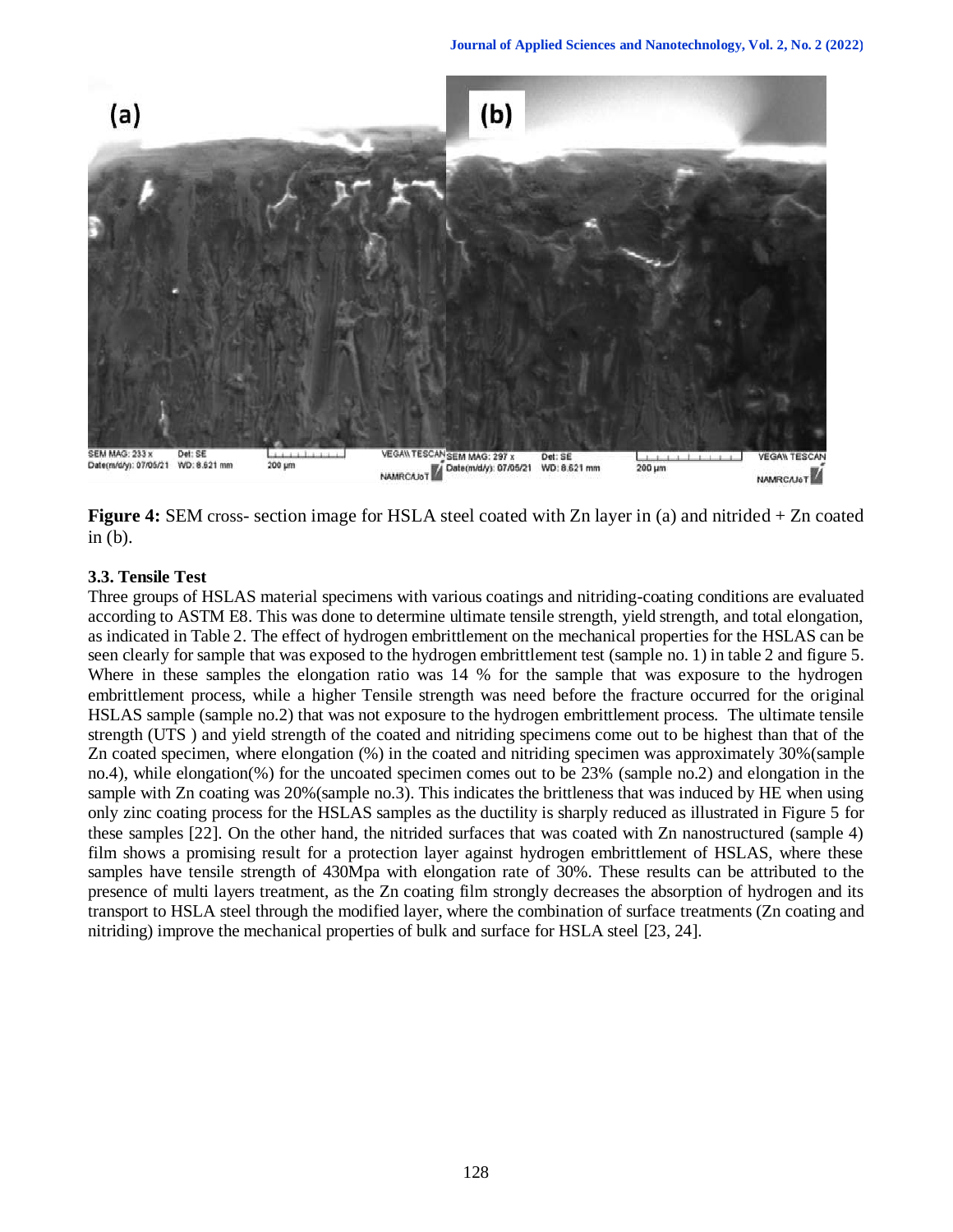| Sample no. | Tensile strength, MPa | Yield strength, MPa | Elongation % |
|------------|-----------------------|---------------------|--------------|
|            | 144                   | 78                  | 14 %         |
|            | 265                   | 172                 | 23 %         |
| 3          | 235                   | 169                 | 20%          |
|            | 430                   | 275                 | 30 %         |

**Table 2**: Tensile test results for HSLAS with different surfaces treatments.



**Figure 5:** Force-deformation diagram resulted from tensile test for HSLAS with different surfaces treatments.

# **3.4. Hardness Test**

The average microhardness of metal surface and coating layers has been evaluated by using microhardness testing machine. Table 3 shows a very wide variation in the recorded hardness tests that were measured for the HSLAS substrate and both coating and nitriding processes. The very low hardness that was measured for samples coated with Zn (D-1) results from the low mechanical property surface layer of zinc, in which Zn coating leads to the formation of low mechanical property oxides (Zn-oxides) that was already indicated in the XRD results in Figure1,where in this sample (D-1), the most drastic reduction of hardness is caused by the formation of ZnO on the coated surface. The role of oxygen is immensely detrimental, highly dependent on deposition process parameters. Thus, to increase the new surface layer hardness, a second hard surface film should be added to this coating system to improve the mechanical properties of this coating film. For the samples that was coated with Zn film after the nitriding process (D-2), the recorded hardness was higher than the hardness of base metal (218.6 HV) as a hardness of 258.3 HV was achieved. This was caused by the new nitrided thin-film performed by a CVD process. Such coatings belong to the group of phases modulated hard layers where two or more surface layers work together as one system to enhance the base metal chemical and mechanical properties. Using such a system (Deposition of Zn coating by PVD and using CVD for nitriding process) causes the surface layer hardness to increase, reaching from 175 HV to 258.3 HV, which is a significant increase in the Zn-coating hardness. Using of the phases modulated hard layers has aattracting attention to a number of coating systems, whereby using this method it is possible to develop new systems with higher specifications than the original systems, one example of such new systems is the using of nitriding with titanium alloy that showed significantly improve to the alloy's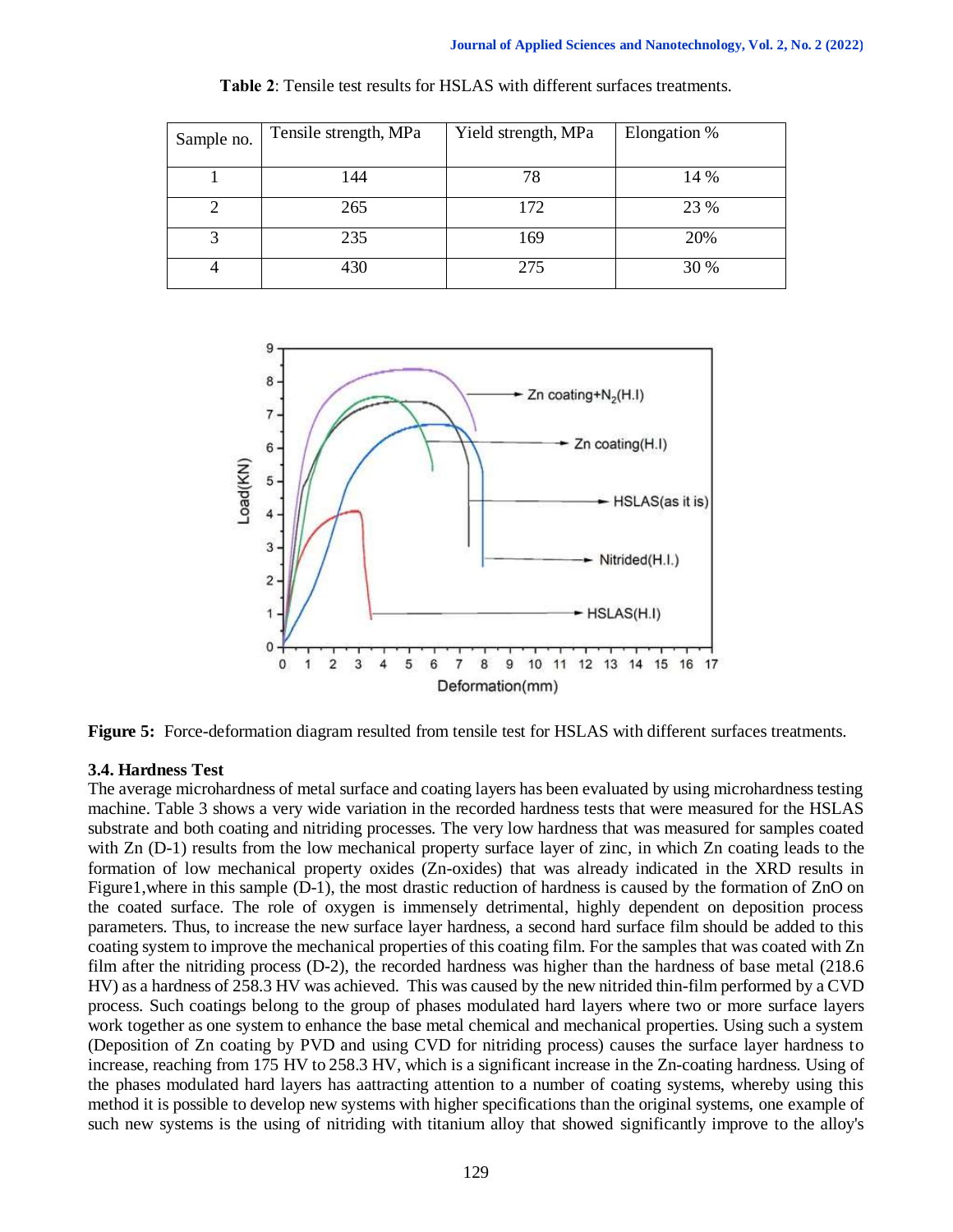mechanical properties and wear resistance. In addition, nitriding will enhance the compressive residual stresses and surface hardness to significantly higher values leading to improve the surface strength [25]. Also using of two surface layers techniques can end in a crucial deposition ratio and intensive coatings that may be promptly gained because of its flexibility that will permits several alterations in composition throughout deposition. Thus, in resent studies the combination of both nitriding and other surface coating layer can be beneficial on mechanical properties and significantly promotes the adhesion of the performed coating on the used substrate [26, 27].

| Sample                           | Hardness (HV) of fixed    | Average of    |
|----------------------------------|---------------------------|---------------|
| no.                              | Points on sample surfaces | Hardness (HV) |
| $D - O(HSLA)$ No coating         | 226.8, 206.3, 222.9       | 218.6         |
| $D-1(HSLA)$ with $Zn$ coating    | 195.8, 206.2, 185.3       | 195.7         |
| $D-2(HSLA)$ nitriding-Zn coating | 270.4, 248.7, 255.9       | 258.3         |

| Table 3: The hardness of samples under various conditions. |  |  |  |  |
|------------------------------------------------------------|--|--|--|--|
|------------------------------------------------------------|--|--|--|--|

#### **4. Conclusions**

The deposition of Zn-base coating and surface nitriding using  $NH<sub>3</sub>$  gas was successfully implemented on the surface of HSLA steel. XRD indicates the formation of ZnO,  $Zn(N_3)_2$ ,  $\gamma N$  and  $C_3N_4$  phases at the outer coating layer. The Coated samples generally showed higher tensile strength, yield stress, and tensile elongation than uncoated samples. The combined CVD and PVD coating process increase the tensile elongation to about 30%. The thickness of outside Zn coated layer analyzed by SEM is reached to approximately 40µm. This is considered an excellent thickness that act as a barrier against hydrogen attacks. The nitriding process carried out at 500°C was very important for mechanical properties improvement and also provide a rough surface for the successive coating of Zn layer. However, the hardness of PVD coating is less than the uncoated sample, while the hardness of combined  $(PVD + CVD)$  was higher than the uncoated samples. Furthermore, vacuum evaporation remains a possible method for precipitating a hydrogen-free layer on the steel.

## **Acknowledgement**

The authors would like to express their appreciation for the technical assistance provided by the Nanotechnology and Advanced Material Research Center at the University of Technology-Baghdad.

## **Conflict of interest**

The authors have declared no conflict of interest.

## **References**

- [1] E. Mamdouh, et al., "Low carbon manganese steels microalloyed with vanadium and nitrogen," *Steel research* vol. 69, pp. 334-342, 1998.
- [2] Villalobos, C. Julio, et al., "Microalloyed steels through history until 2018: review of chemical composition, processing and hydrogen service," *Metals* vol. 8, pp. 351-361, 2018.
- [3] T. Senuma, "Physical metallurgy of modern high strength steel sheets," *ISIJ international,* vol. 41, pp. 520- 532, 2001.
- [4] K. Konstrukcijska, "High-strength low-alloy (HSLA) steels.," *Materiali in tehnologije*, vol. 45, pp. 295-301, 2011.
- [5] Dwivedi, S. Kumar, M. Vishwakarma, "Hydrogen embrittlement in different materials: a review," *International Journal of Hydrogen Energy,* vol. 43, pp. 21603-21616, 2018.
- [6] Bhadeshia, H. Kumar, D. Hansraj, "Prevention of hydrogen embrittlement in steels," *ISIJ international,* vol. 56, pp. 24-36, 2016.
- [7] Sk. Mobbassar Hassan, et al., "Hydrogen embrittlement of 4340 steel due to condensation during vaporized